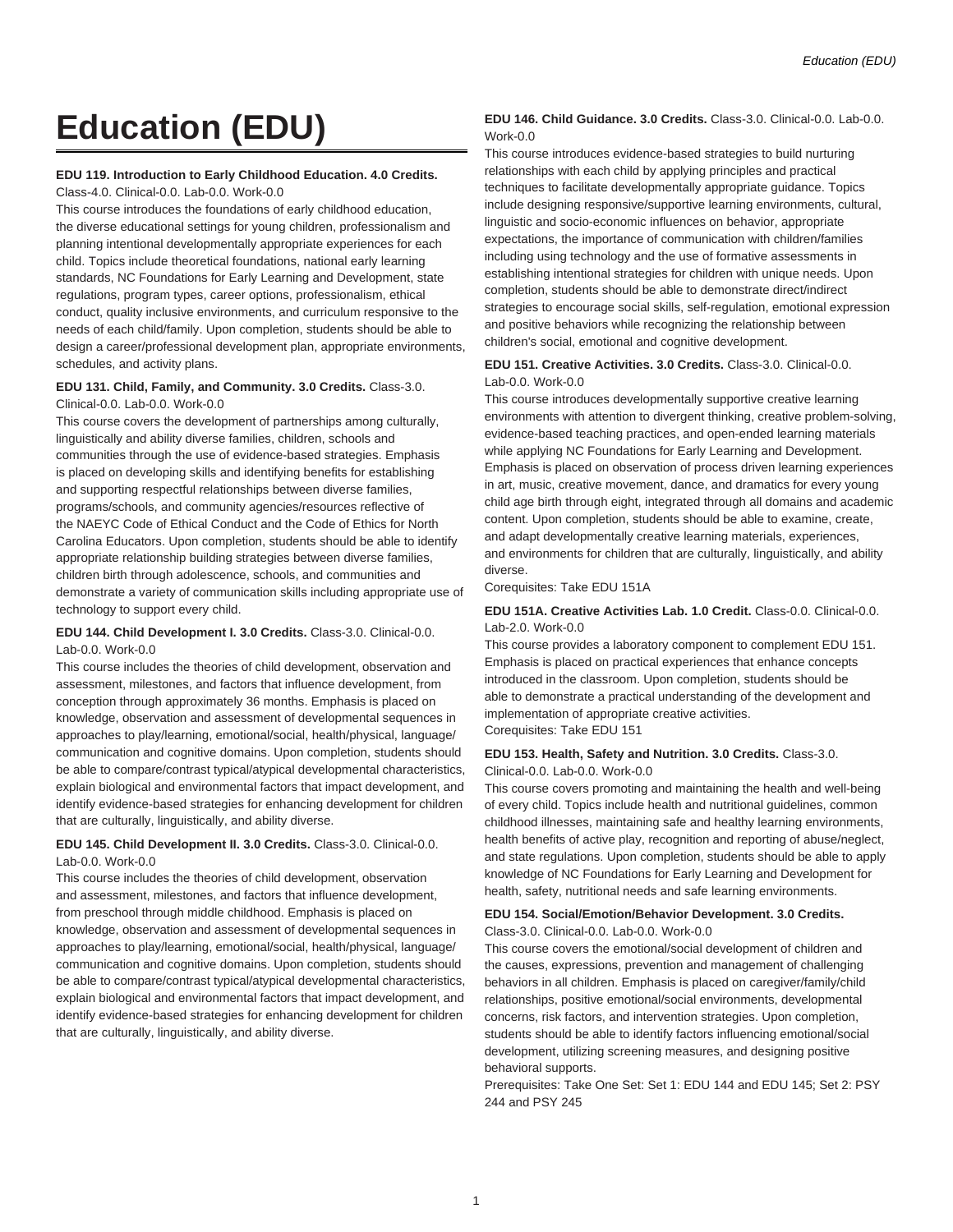## **EDU 157. Active Play. 3.0 Credits.** Class-2.0. Clinical-0.0. Lab-2.0. Work-0.0

This course introduces physical activities to promote the development of the whole child, birth through middle childhood. Topics include active play, outdoor learning, design of the environment, development of play skills, loose parts play, nature play, risk benefit assessment, advocacy, and family/community connection. Upon completion, students should be able to discuss the stages of play, the role of teachers in play, active play environments, advocate for the child's right to play, and plan and assess appropriate experiences using NC Foundations for Early Learning and Development.

# **EDU 158. Healthy Lifestyles-Youth. 3.0 Credits.** Class-3.0. Clinical-0.0. Lab-0.0. Work-0.0

This course introduces the topics of health, safety, nutrition, physical activities and environments for the school-age child/youth that promote development, fitness and healthy lifestyles. Topics include the use of physical and nutritional/cooking activities (indoor/outdoor, teacherdirected/youth-directed) appropriate for youth developing typically/ atypically; safe/healthy menu planning; safe/healthy environmental design, assessment and supervision. Upon completion, students should be able to plan/facilitate safe/healthy physical and nutritional/cooking activities, discuss safety policies/regulations and identify health/safety/nutritional needs of youth.

#### **EDU 162. Observation and Assessment in Early Childhood**

**Education. 3.0 Credits.** Class-3.0. Clinical-0.0. Lab-0.0. Work-0.0 This course introduces the research, benefits, goals, and ethical considerations associated with observation and formative assessment in early childhood education. Emphasis is placed on the implementation of multiple observation/assessment strategies including anecdotal records, event samples, rating scales, and portfolios to create appropriate learning experiences. Upon completion, students should be able to practice responsible assessment and effectively use tools to assess the child, teacher practices and indoor and outdoor environments to enhance programming; and explain the importance of assessment partnerships with families and other professionals.

# **EDU 163. Classroom Management and Instruction. 3.0 Credits.**

#### Class-3.0. Clinical-0.0. Lab-0.0. Work-0.0

This course examines classroom management and evidence-based instructional strategies that create supportive learning environments to provide developmentally appropriate guidance for school-age populations. Topics include classroom management and organization, teaching strategies, individual student differences and learning styles, ongoing systematic observation, and developmentally appropriate classroom guidance techniques. Upon completion, students should be able to utilize developmentally appropriate behavior management and high quality instructional strategies that enhance the teaching/learning process and promote students' academic success.

#### **EDU 187. Teaching and Learning for All. 4.0 Credits.** Class-3.0. Clinical-0.0. Lab-3.0. Work-0.0

This course introduces students to knowledge, concepts, and best practices needed to provide developmentally appropriate, effective, inclusive, and culturally responsive educational experiences in the classroom. Topics include growth and development, learning theory, student motivation, teaching diverse learners, classroom management, inclusive environments, student-centered practices, instructional strategies, teaching methodologies, observation/assessment techniques, educational planning, reflective practice, collaboration, cultural competence, ethics, professionalism, and leadership. Upon completion, students should be able to identify the knowledge, skills, roles, and responsibilities of an effective educator as defined by state and national professional teaching standards.

#### **EDU 188. Issues in Early Childhood Education. 2.0 Credits.** Class-2.0. Clinical-0.0. Lab-0.0. Work-0.0

This course covers topics and issues in early childhood education. Emphasis is placed on current advocacy issues, emerging technology, professional growth experiences, and other related topics. Upon completion, students should be able to list, discuss, and explain current topics and issues in early childhood education.

#### **EDU 216. Foundations of Education. 3.0 Credits.** Class-3.0. Clinical-0.0. Lab-0.0. Work-0.0

This course introduces the examination of the American educational systems and the teaching profession. Topics include the historical and philosophical influences on education, various perspectives on educational issues, and experiences in birth through grade 12 classrooms. Upon completion, students should be able to reflect on classroom observations, analyze the different educational approaches, including classical/traditional and progressive, and have knowledge of the various roles of educational systems at the federal, state and local level.

#### **EDU 221. Children With Exceptionalities. 3.0 Credits.** Class-3.0. Clinical-0.0. Lab-0.0. Work-0.0

This course covers atypical patterns of child development, inclusive/ diverse settings, evidenced-based educational/family plans, differentiated instruction, adaptive materials, and assistive technology. Emphasis is placed on the characteristics of exceptionalities and delays, early intervention/special education, transitions, observation, developmental screening, formative assessment of children, and collaborating with families and community partners. Upon completion, students should be able to recognize diverse abilities, describe the referral process, identify community resources, explain the importance of collaboration with families/professionals, and develop appropriate strategies/adaptations to support children in all environments with best practices as defined by laws, policies and the NC Foundations for Early Learning and Development. Prerequisites: Take one set: Set 1: EDU 144 and EDU 145; Set 2: PSY 244 and PSY 245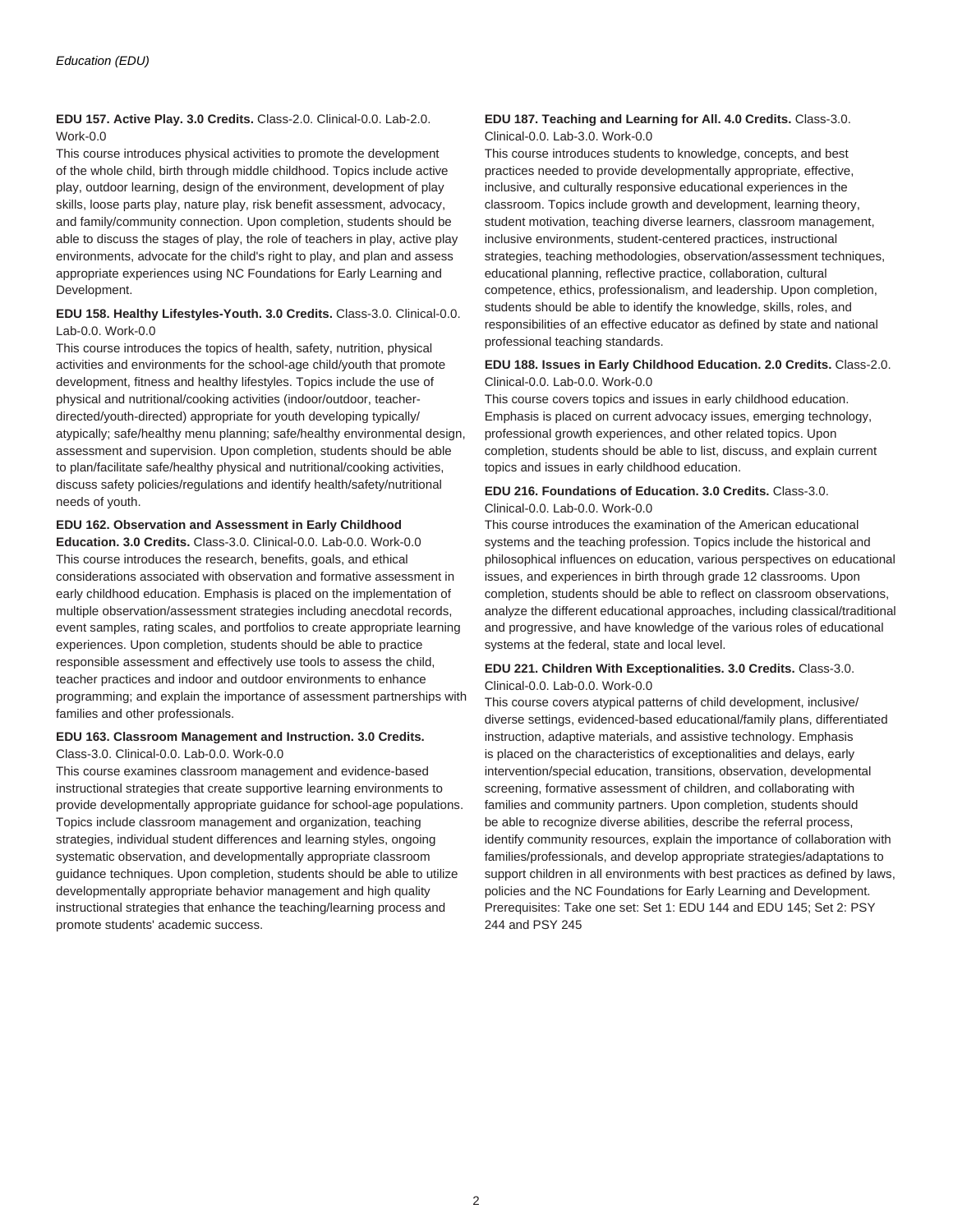# **EDU 234. Infants, Toddlers, and Twos. 3.0 Credits.** Class-3.0.

Clinical-0.0. Lab-0.0. Work-0.0

This course covers the development of high-quality, individualized, responsive/engaging relationships and experiences for infants, toddlers, and twos. Emphasis is placed on typical and atypical child development, working with diverse families to provide positive, supportive, and engaging early learning activities and interactions through field experiences and the application of the NC Foundations for Early Learning and Development. Upon completion, students should be able to demonstrate responsive curriculum planning, respectful relationships and exposure to a variety of developmentally appropriate experiences/materials that support a foundation for healthy development and growth of culturally, linguistically and ability diverse children birth to 36 months. Prerequisites: Take EDU 144

# **EDU 235. School-Age Development and Programs. 3.0 Credits.**

#### Class-3.0. Clinical-0.0. Lab-0.0. Work-0.0

This course includes developmentally appropriate practices in group settings for school-age children. Emphasis is placed on principles of development, environmental planning, and positive guidance techniques and program development. Upon completion, students should be able to discuss developmental principles for culturally, linguistically, and ability diverse children ages five to twelve and plan and implement developmentally appropriate programs and activities.

#### **EDU 243. Learning Theory. 3.0 Credits.** Class-3.0. Clinical-0.0. Lab-0.0. Work-0.0

This course provides lateral entry teachers an introduction to learning theory, various styles of learning, and motivational factors involved in the learning process. Emphasis is placed on the development of cognitive skills using the eight types of intelligence and applying these to practical classroom situations. Upon completion, students should be able to describe theories and styles of learning and discuss the relationship between different types of intelligence to learning motivation.

#### **EDU 244. Human Growth and Development. 3.0 Credits.** Class-3.0. Clinical-0.0. Lab-0.0. Work-0.0

This course introduces lateral entry teachers to theories and ages and stages related to human growth and development from birth through adolescence. Emphasis is placed on development through the stages of a child's life in the areas of physical, emotional, social, intellectual, and moral development. Upon completion, students should be able to identify and describe milestones of each stage in all areas of development and discuss factors that influence growth.

#### **EDU 245. Policies and Procedures. 3.0 Credits.** Class-3.0. Clinical-0.0. Lab-0.0. Work-0.0

This course is designed to introduce new lateral entry teachers to the policies and procedures established by the local education agency. Topics include emergency situation procedures, acceptable discipline, chain of command, role of mentors, evaluation procedures, employment requirements, dress codes, and other policies and procedures. Upon completion, students should be able to explain the policies and procedures to students, parents, or others and discuss the purpose of each policy category.

#### **EDU 250. Teacher Licensure Preparation. 3.0 Credits.** Class-3.0. Clinical-0.0. Lab-0.0. Work-0.0

This course provides information and strategies necessary for transfer to a teacher licensure program at a senior institution. Topics include entry level teacher licensure exam preparation, performance based assessment systems, requirements for entry into teacher education programs, the process to become a licensed teacher in North Carolina, and professionalism including expectations within the field of education. Upon completion, students should be able to utilize educational terminology and demonstrate knowledge of teacher licensure processes including exam preparation, technology based portfolio assessment, and secondary admissions processes to the school of education at a senior institution. Prerequisites: Take One Set: Set 1: ENG 111 and MAT 143; Set 2: ENG 111 and MAT 152; Set 3: ENG 111 and MAT 171

#### **EDU 251. Exploration Activities. 3.0 Credits.** Class-3.0. Clinical-0.0. Lab-0.0. Work-0.0

This course covers fundamental concepts in the content areas of science, technology, engineering, math and social studies through investigative experiences. Emphasis is placed on exploring fundamental concepts, developmentally appropriate scope and sequence, and teaching strategies to engage each child in the discovery approach. Upon completion, students should be able to understand major concepts in each content area and implement appropriate experiences for young children. Prerequisites: Take EDU 119, EDU 144, EDU 151, EDU 151A

#### **EDU 251A. Exploration Activities Lab. 1.0 Credit.** Class-0.0. Clinical-0.0. Lab-2.0. Work-0.0

This course provides a laboratory component to practice content knowledge gained from EDU 251. Emphasis is placed on practical experience that enhances the fundamental concepts. Upon completion, students should be able to demonstrate the discovery approach to teaching and plan appropriate science, technology, engineering, math, and social studies experiences for each child.

Prerequisites: Take EDU 119, EDU 144, EDU 151, EDU 151A Corequisites: Take EDU 251

#### **EDU 254. Music and Movement for Children. 2.0 Credits.** Class-1.0. Clinical-0.0. Lab-2.0. Work-0.0

This course covers the use of music and creative movement for children. Topics include a general survey of the basic elements of music and planning, designing, and implementing music and movement experiences for creative learning. Upon completion, students should be able to use voice and various musical instruments to provide musical and movement activities for children.

# **EDU 259. Curriculum Planning. 3.0 Credits.** Class-3.0. Clinical-0.0. Lab-0.0. Work-0.0

This course is designed to focus on using content knowledge to build developmentally effective approaches for culturally/linguistically/ability diverse young children. Topics include components of curriculum, a variety of curriculum models, authentic observation and assessment, and planning developmentally appropriate experiences aligned with the NC Foundations for Early Learning and Development. Upon completion, students should be able to understand, evaluate, and use curriculum to plan for individual/group needs.

Prerequisites: Take EDU 119, EDU 145, EDU 151, EDU 151A